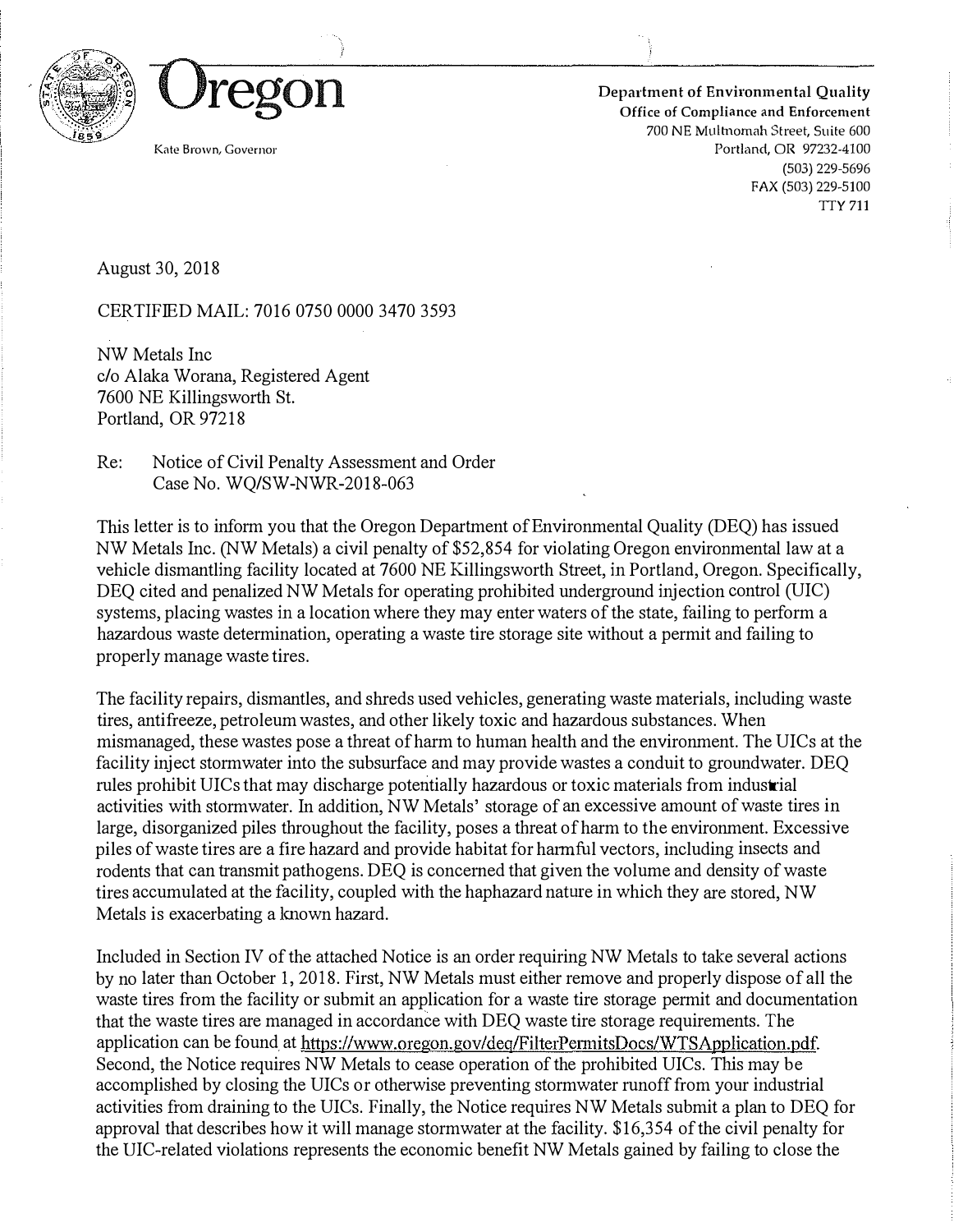NW Metals Inc. Case No. WQ/SW-NWR-2018-063 Page 2

ł.

UICs since it has been engaged in industrial activities at the site.  $\frac{1}{250}$  of the civil penalty represents the economic benefit it gained by failing to properly dispose of waste tires. If you complete the requirements in the Notice, DEQ will consider recalculating these costs as delayed rather than avoided and will reduce the civil penalty accordingly.

Please continue to work with DEQ's air quality program on permitting your new shredder and with DEQ's cleanup program to comply with the Removal Action Order DEQ issued to you on March 28, 2018.

If you wish to appeal this matter, DEQ must receive a request for a hearing within 20 calendar days from your receipt of this letter. The hearing request must be in writing. Send your request to DEQ Office of Compliance and Enforcement:

> Via mail  $-700$  NE Multnomah Street, Suite 600, Portland, Oregon 97232 Via email – DEQappeals $(a)$ deq.state.or.us  $V$ ia tax  $-503 - 229 - 5100$

Once DEQ receives your request, we will arrange to meet with you to discuss this matter. If DEQ does not receive a timely written hearing request, the penalty will become due. Alternatively, you can pay the penalty by sending a check or money order to the above address.

The attached Notice further details DEQ's reasons for issuing the penalty and provides further instructions for appealing the penalty. Please review and refer to it when discussing this case with DEO.

DEQ may allow you to resolve part of your penalty through the completion of a Supplemental Environmental Project (SEP). SEPs are environmental improvement projects that you sponsor instead of paying a penalty. Further information is available by calling the number below or at http://www.oregon.gov/deq/Regulations/Pages/SEP.aspx.

DEQ's rules are available at http://www.oregon.gov/deq/Regulations/Pages/Statutes.aspx or by calling the number below.

It you have any questions, please contact Courtney Brown at 503-229-6839 or toll tree in Oregon at 800-452-4011, extension 6839.

Sincerely,

Van Ommell

Kieran O'Donnell, Manager Office of Compliance and Enforcement

**Enclosures** 

cc: Derek Sandoz, Northwest Region, DEQ Jay Collins, Northwest Region, DEQ Chris Papinsick, Northwest Region, DEQ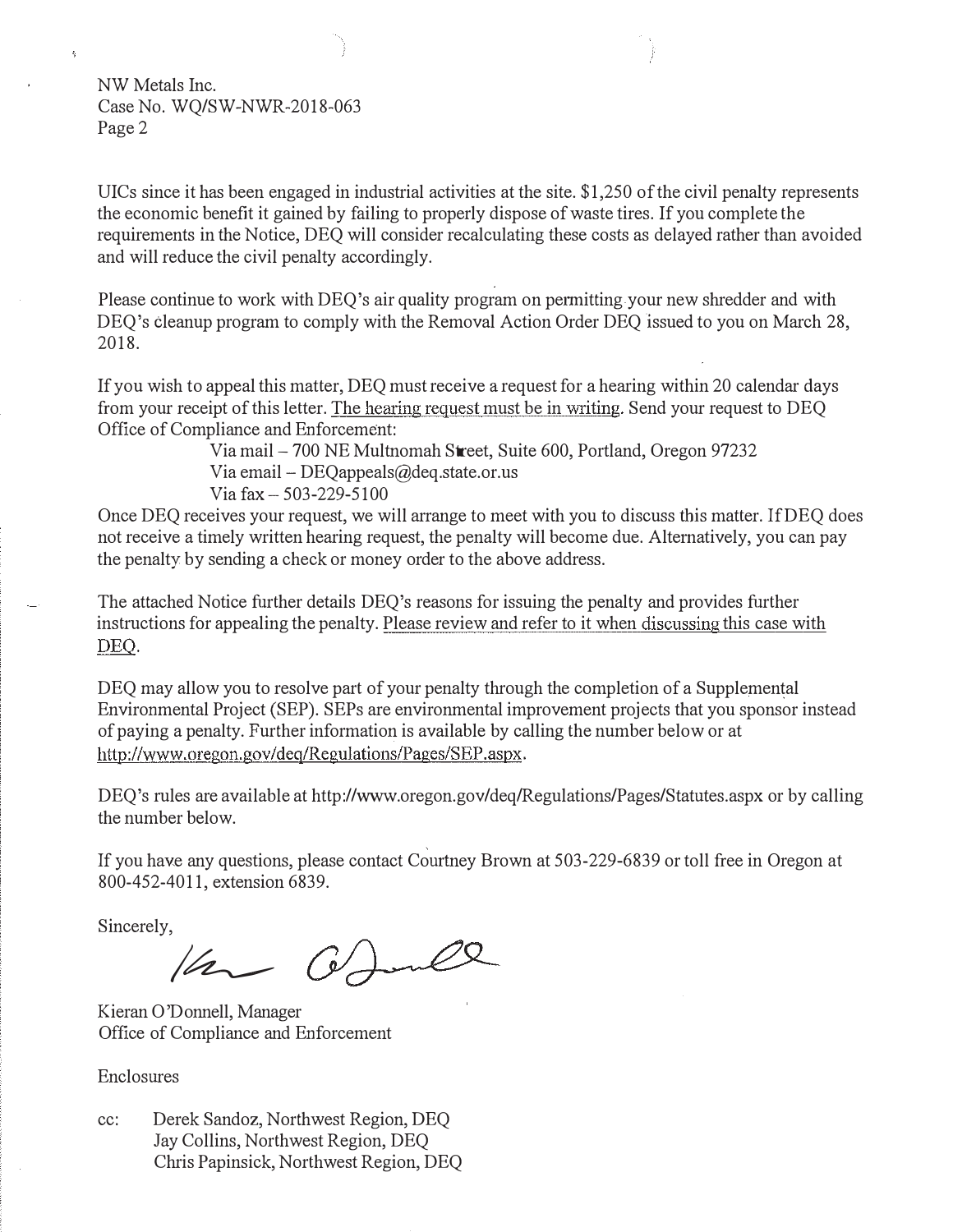| 1              | BEFORE THE ENVIRONMENTAL QUALITY COMMISSION                                                              |  |  |
|----------------|----------------------------------------------------------------------------------------------------------|--|--|
| $\overline{2}$ | OF THE STATE OF OREGON                                                                                   |  |  |
| 3              | IN THE MATTER OF:<br>NOTICE OF CIVIL PENALTY<br>ASSESSMENT AND ORDER<br>NW METALS INC.,                  |  |  |
| 4              | an Oregon corporation,<br>Respondent.<br>CASE NO. WQ/SW-NWR-2018-063                                     |  |  |
| 5              |                                                                                                          |  |  |
| 6              | I. AUTHORITY                                                                                             |  |  |
| 7              | The Department of Environmental Quality (DEQ) issues this Notice of Civil Penalty Assessment             |  |  |
| 8              | and Order (Notice) pursuant to Oregon Revised Statutes (ORS) 468.100, ORS 468.126 through 468.140,       |  |  |
| 9              | ORS 459.995, ORS 466.990, ORS Chapters 183, 459, 468A, and 468B, and Oregon Administrative Rules         |  |  |
| 10             | (OAR) Chapter 340, Divisions 011, 012, 044, 064, 093, 100, 102, 111, 200, and 210.                       |  |  |
| 11             | <b>II. FINDINGS OF FACT</b>                                                                              |  |  |
| 12             | 1.<br>Since March 2014, Respondent has operated an automotive repair and dismantling                     |  |  |
| 13             | facility located at 7600 NE Killingsworth Street, in Portland, Oregon (the Facility).                    |  |  |
| 14             | 2.<br>At the Facility, Respondent handles, processes, and stores used vehicles and vehicle               |  |  |
| 15             | parts, including used and waste tires. In addition, Respondent handles, processes and stores liquids     |  |  |
| 16             | commonly found in vehicles such as used oil and gasoline, antifreeze, power steering fluid, and other    |  |  |
| 17             | potentially toxic materials.                                                                             |  |  |
| 18             | 3.<br>There are two underground injection control (UIC) systems (Drywell #1 and Drywell                  |  |  |
| 19             | #2) located in the southwest corner of the Facility in the area where Respondent handles, processes, and |  |  |
| 20             | stores used vehicles and waste tires.                                                                    |  |  |
| 21             | Drywell #1 and Drywell #2 are 20' (feet) deep.<br>4.                                                     |  |  |
| 22             | 5.<br>Drywell #1 and Drywell #2 were authorized by rule on August 24, 2011, prior to                     |  |  |
| 23             | Respondent's operation of the Facility.                                                                  |  |  |
| 24             | The depth to groundwater in and around the Facility is approximately 70' feet.<br>6.                     |  |  |
| 25             | 7.<br>There are catch basins on the property adjacent to the Facility (the Catch Basins) that            |  |  |
| 26             | drain to Drywell $# 1$ and Drywell $# 2$ .                                                               |  |  |
| 27             | 8.<br>Stormwater runoff from Respondent's Facility drains to the Catch Basins.                           |  |  |
|                |                                                                                                          |  |  |

 $\begin{pmatrix} 1 & 1 \\ 1 & 1 \end{pmatrix}$ 

 $\mathcal{A}^{\pm}$ 

 $\langle \cdot, \cdot \rangle$ 

 $\hat{\mathcal{A}}$ 

 $\hat{\mathbf{r}}$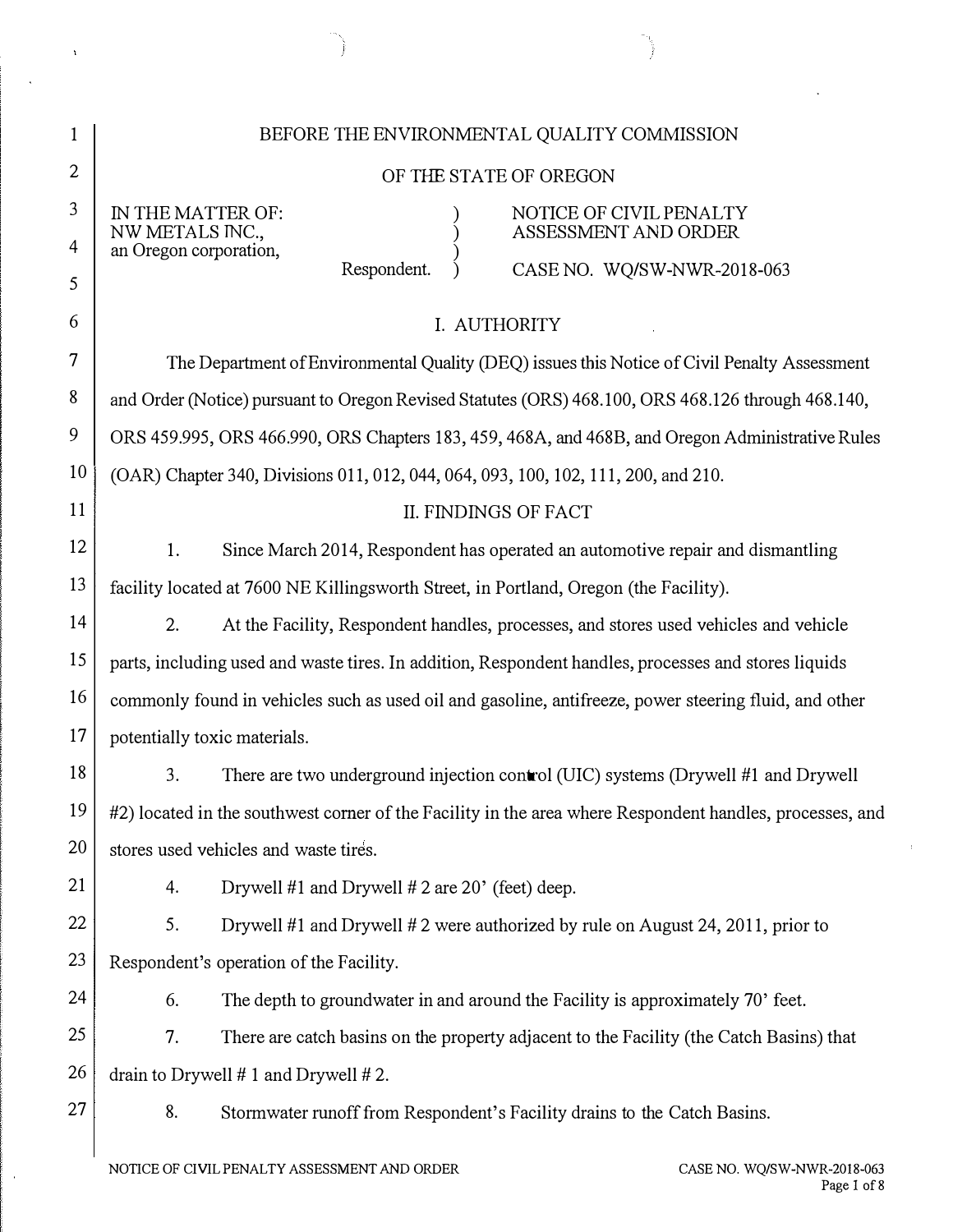9. 10. Stormwater runoff from Respondent's Facility drains to Drywell #1 and Drywell #2. Water at the bottom of Drywell #1 was sampled on July 19, 2018. Sample results 3 detected eleven Volatile Organic Compounds (VOCs) were detected in the water. 4 11. Samples of sludge were taken from the bottom of the inside of Drywell #1 on July 19, 5 2018. Sample results detected petroleum hydrocarbons and ten metals, four of which exceeded 6 background metals concentrations for the Portland Basin. In addition, sample results detected eleven 7 semi-volatile organic compounds (SVOCs), five of which exceeded the EPA Regional Screening Level 8 for Resident Soil to Groundwater. 9  $\vert$  12. Soil samples were taken adjacent to and 5' to 10' below the bottom of Drywell #1 on

10 July 30. 2018. Sample results detected petroleum hydrocarbons and ten metals, two of which exceeded 11 background metals concentrations for the Portland Basin. In addition, sample results detected eleven 12 SVOCs. Two of those SVOCs exceeded the EPA Regional Screening Level for Residential Soil to 13 Groundwater.

14 13. Soil samples were taken adjacent to and 5' to 10' below the bottom of Drywell #2 on 15 July 30, 2018. Sample results detected petroleum hydrocarbons, nine metals, six VOCs, and ten 16 SVOCs, one of which exceeded the EPA Regional Screening Level for Residential Soil to 17 Groundwater.

18 14. On or before March 12, 2018, Respondent constructed, installed, and operated a full size 19 vehicle shredder at the Facility.

20 15. The shredder was a new source that emitted VOCs and particulate matter.

21 22 16. the shredder. Respondent did not notify DEQ in writing prior to constructing, installing, or operating

23 24 17. Facility. On or about March 12, 2018, through March 13, 2018, a fire occurred at Respondent's

> 18. On March 14, 2018, DEQ performed an inspection of the Facility and observed:

> > a. A bumed and severely damaged full size vehicle shredder;

27 Ill/

25

26

1

2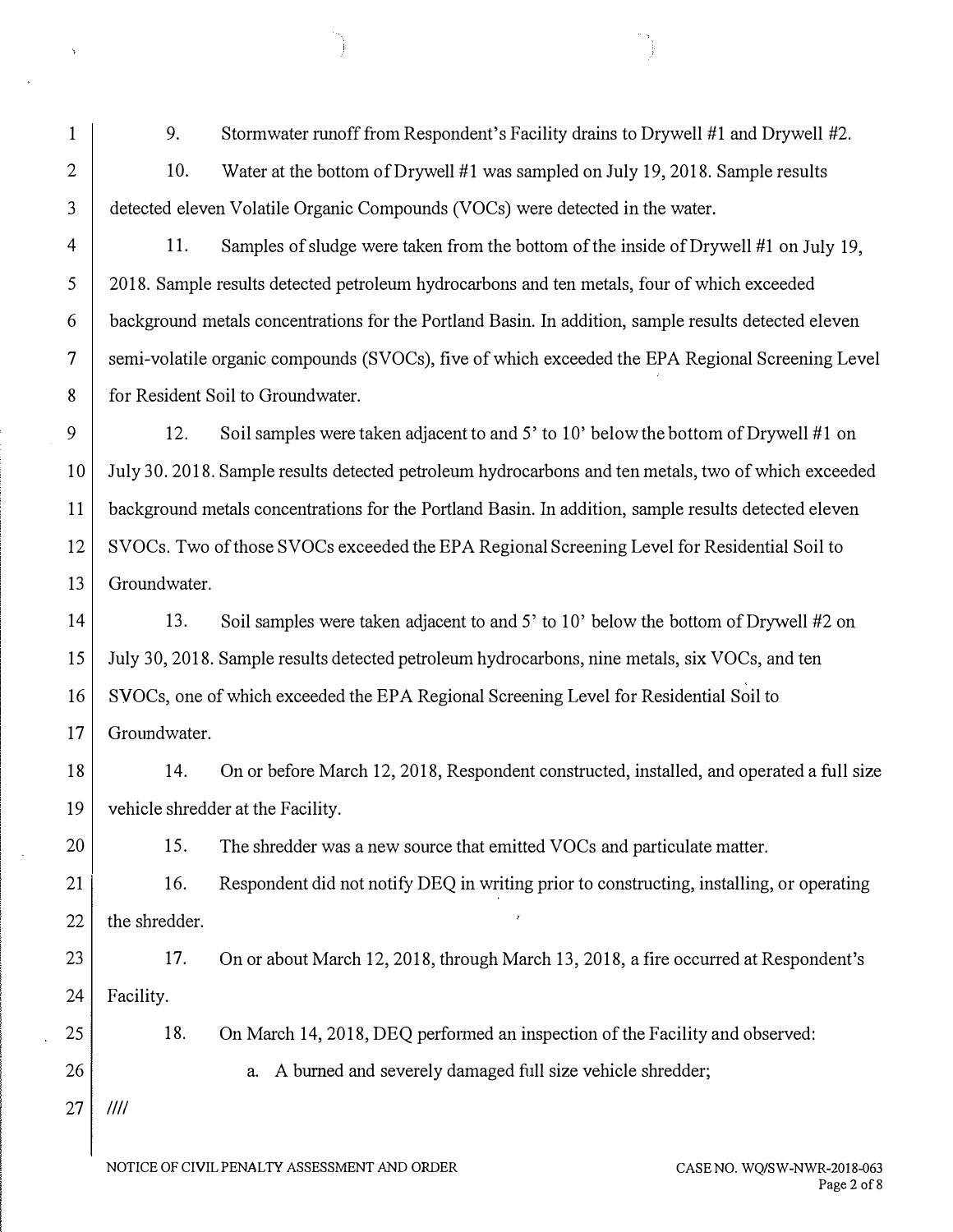| 1              |                 | b. Waste tires accumulated in disorganized, unstacked piles in many locations,                  |
|----------------|-----------------|-------------------------------------------------------------------------------------------------|
| $\overline{c}$ |                 | outside on the ground, and throughout the Facility;                                             |
| 3              |                 | Waste tires in poor condition, badly worn and without tread, overgrown with<br>$c_{\cdot}$      |
| 4              |                 | berry vines, or badly burned;                                                                   |
| 5              |                 | d. No fire lanes around the piles of waste tires;                                               |
| 6              |                 | Waste tires stacked up against and adjacent to buildings;<br>e.                                 |
| 7              |                 | One pile of waste tires approximately 20' tall, 25' wide, and 75' long, for a total<br>f.       |
| 8              |                 | of approximately 1,389 cubic yards;                                                             |
| 9              |                 | Waste tire piles without an approach and access road that was passable for a<br>g.              |
| 10             |                 | vehicle;                                                                                        |
| 11             |                 | h. Damaged and open containers labeled "used oil";                                              |
| 12             |                 | Car batteries outside on the ground and in vehicles exposed to the elements;<br>$\mathbf{i}$ .  |
| 13             |                 | An above-grade riser that was dislodged from its buried casing for Drywell $# 1$ ;<br>$\cdot$   |
| 14             |                 | k. Rills and rivulets in the ground running from the burned areas to the Catch                  |
| 15             |                 | Basins;                                                                                         |
| 16             |                 | Vehicle dismantling areas located over bare ground, uncovered, and exposed to<br>$\mathbf{l}$ . |
| 17             |                 | stormwater;                                                                                     |
| 18             |                 | m. The ground around Drywell $# 1$ and Drywell $# 2$ was stained with black dirt;               |
| 19             |                 | The ground underneath partially dismantled vehicles was stained with black dirt<br>n.           |
| 20             |                 | and had an oily sheen; and                                                                      |
| 21             |                 | Dark and stained soil in the areas in and around the Catch Basins.<br>$\mathbf{0}$ .            |
| 22             | 19.             | Respondent removes antifreeze from automobiles, does not ship the antifreeze for                |
| 23             |                 | reclamation and reuse, and instead mixes the antifreeze with used oil.                          |
| 24             | 20.             | Respondent has not performed hazardous waste determinations on the antifreeze or the            |
| 25             |                 | antifreeze mixed with used oil.                                                                 |
| 26             | 21.             | Antifreeze that is not reclaimed is considered a "residue" according to OAR 340-100-            |
| 27             | $0010(2)$ (ee). |                                                                                                 |

 $\sim 3\%$ 

 $\bar{\alpha}$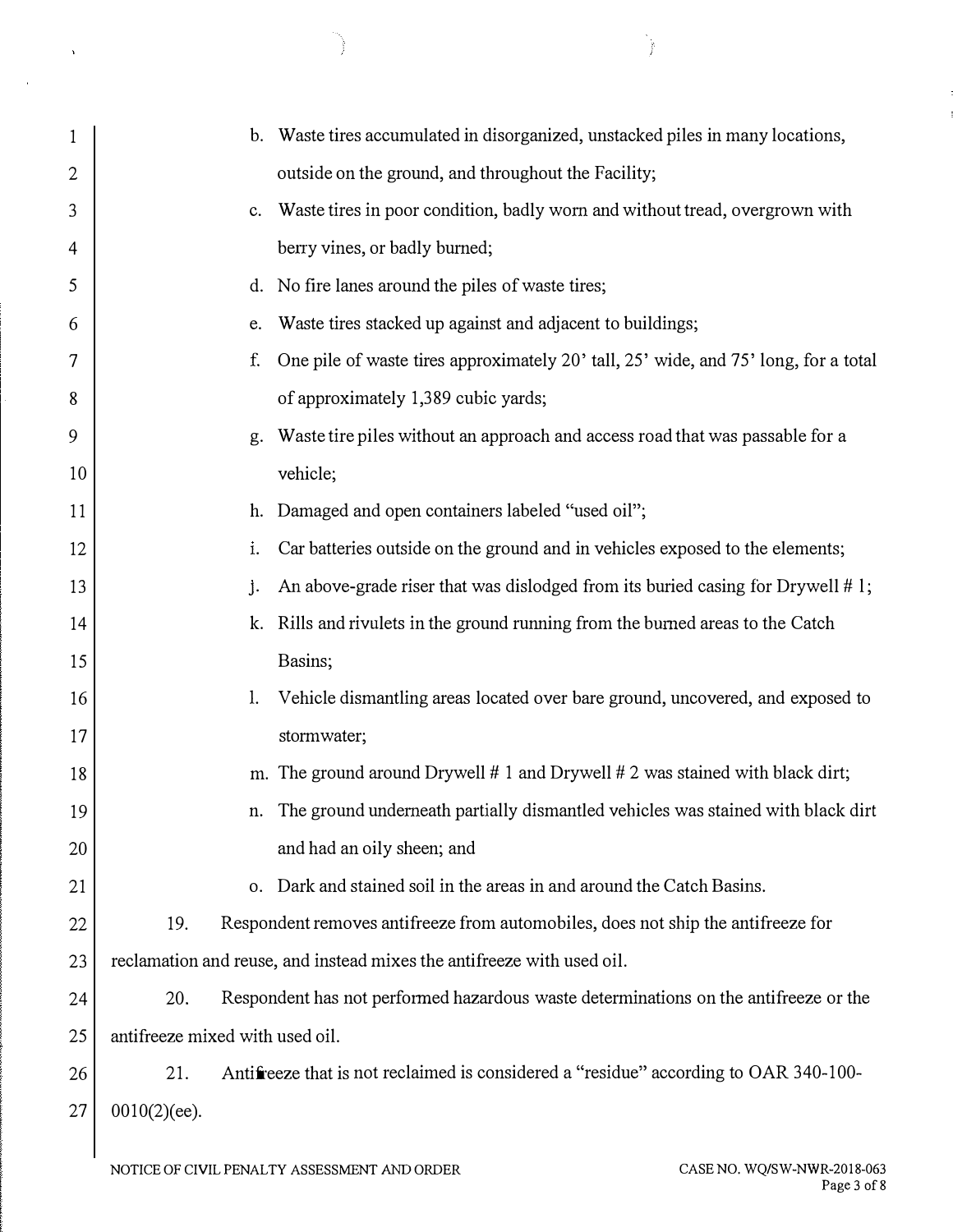| 1                       | Antifreeze is known to contain benzene and lead in high concentrations which often<br>22.                  |  |
|-------------------------|------------------------------------------------------------------------------------------------------------|--|
| $\overline{2}$          | makes it characteristic of a hazardous waste.                                                              |  |
| 3                       | Antifreeze typically contains ethylene glycol or propylene glycol which are known<br>23.                   |  |
| $\overline{4}$          | threats to human health and the environment.                                                               |  |
| $\overline{\mathbf{5}}$ | Mixing antifreeze with used oil creates a watery emulsion that requires additional<br>24.                  |  |
| 6                       | processing and energy to render the used oil recyclable.                                                   |  |
| 7                       | On or about March 23, 2018, DEQ performed an inspection of the Facility and observed:<br>25.               |  |
| 8                       | Approximately 3,000 waste tires distributed throughout the Facility in a manner<br>a.                      |  |
| 9                       | that was unchanged from March 14, 2018.                                                                    |  |
| 10                      | Two additional large piles of burned waste tires, one of those piles contained<br>$\mathbf{b}$ .           |  |
| 11                      | approximately 1,500 - 2,000 tires, and the other contained 500-1,000 tires.                                |  |
| 12                      | On July 12, 2018, DEQ performed an inspection of the Facility and observed that except<br>26.              |  |
| 13                      | for a few small piles of tires that had been stacked vertically, the large piles of waste tires were being |  |
| 14                      | stored in the same manner as observed on March 14, 2018, and March 23, 2018.                               |  |
| 15                      | 27.<br>Respondent has increasingly accumulated waste tires at the Facility since 2016.                     |  |
| 16                      | <b>III. CONCLUSIONS</b>                                                                                    |  |
| 17                      | Since on or about March 2014, through the present, Respondent has violated OAR 340-<br>1.                  |  |
| 18                      | $044-0015(2)(c)$ by causing a prohibited Class V injection system at its Facility, as described in Section |  |
| 19                      | II above. Specifically, Respondent has engaged in vehicle dismantling and repair activities where used     |  |
| 20                      | oil, antifreeze, petroleum products and other potentially hazardous or toxic materials commonly found      |  |
| 21                      | in vehicles were disposed to the ground surface where they comingled with stormwater and discharged        |  |
| 22                      | to Drywell # 1 and Drywell # 2. Drywell # 1 and Drywell # 2 are "Underground Injection Systems" and        |  |
| 23                      | "Class V injection systems," as defined by OAR 340-044-0005(24) and OAR 340-044-0011(5)(d)                 |  |
| 24                      | respectively, because they emplace or discharge industrial stormwater to the subsurface. Used oil and      |  |
| 25                      | gasoline and antifreeze are considered "toxic materials," as defined by OAR 340-044-0005(45),              |  |
| 26                      | because they will cause or can reasonably be expected to cause a hazard to aquatic, human or animal        |  |
| 27                      | life. These are Class I violations, according to OAR 340-012-0055(1)(p). DEQ hereby assesses a \$29,554    |  |
|                         |                                                                                                            |  |

j

 $\sim 30$ 

 $\langle \cdot, \cdot \rangle$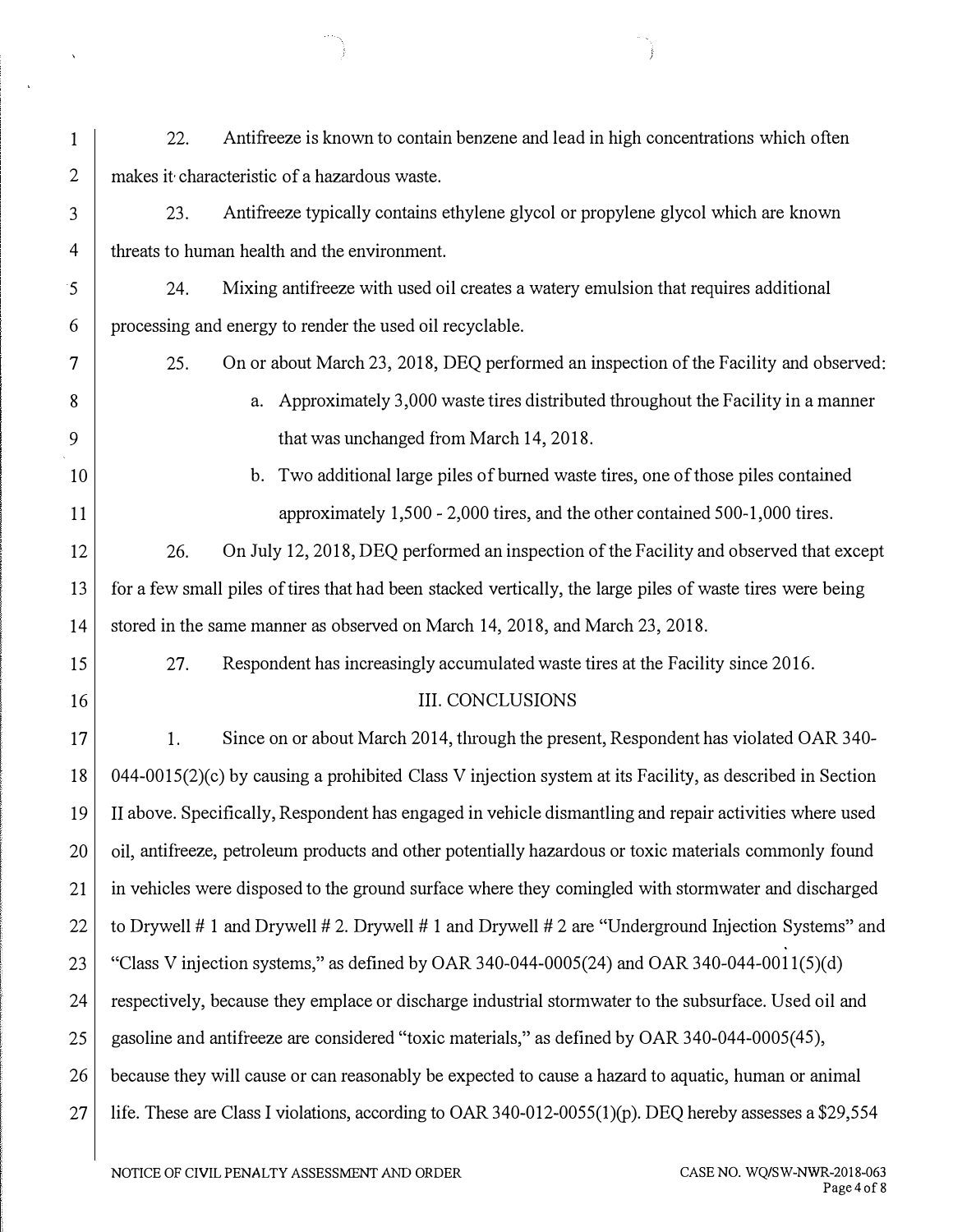1 civil penalty for these violations.

2 2. Since on or about March 2014, through the present, Respondent has violated ORS  $3 \mid 468B.025(1)(a)$  by placing wastes in a location where they are likely to enter waters of the state by any 4 means, as described in Section II above. Specifically, Respondent's vehicle dismantling resulted in the 5 disposal of vehicle fluids, including petroleum-based liquids, waste tires, scrap metal, and other waste 6 materials onto the ground surface in and around its Facility where they may comingle with stormwater and 7 discharge through the Catch Basins and Drywell #1 and Drywell 2 to the groundwater beneath the Facility. 8 Groundwater is a "water of the state," as defined by ORS 468B.005(10). Vehicle fluids, waste tires, and 9 scrap metal are "wastes," as defined by ORS 468B.005(9) because they are industrial wastes that may alter 10 the physical, chemical, or biological properties of waters of the state. This is a Class II violation pursuant 11 to OAR 340-012-0055(2)(c). DEQ hereby assesses a \$6,600 civil penalty for this violation.

12 3. Respondent violated OAR 340-102-0011(2) by failing to completely and accurately determine 13 if Respondent's residue was hazardous waste, as described in Section II above. The antifreeze and 14 antifreeze mixed with used oil were "residues," as defined by OAR 340-100-0010(2)(ee) and "solid 15 wastes," as defined by 40 CFR § 261.2(b) because they were not reclaimed for reuse. In addition, 16 antifreeze is known to contain benzene and lead in high concentrations which often makes it a 17 characteristic hazardous waste. Furthermore, antifreeze typically contains ethylene glycol or propylene 18 glycol which are known threats to human health and the environment. This is a Class I violation according 19 to OAR 340-012-0068(1)(a). DEO hereby assesses a \$1,050 civil penalty for this violation.

20 4. Respondent has violated OAR 340-064-0015(1) by establishing, operating, and expanding a 21 waste tire storage site at the Facility, storing more than 1,500 waste tires, without obtaining a waste tire 22 storage permit from DEQ, as described in Section II above. The tires at the Facility are "waste tires," as 23 defined by OAR 340-064-0010(33) because they are worn and damaged and no longer suitable for their 24 original intended use. The Facility is a "storage site," as defined by OAR 340-0640010(25), because 25 Respondent has accumulated waste tires at the Facility above ground. This is a Class I violation according 26 to OAR 340-012-0066(1)(a). DEQ hereby assesses a \$10,850 civil penalty for this violation.  $27$   $111$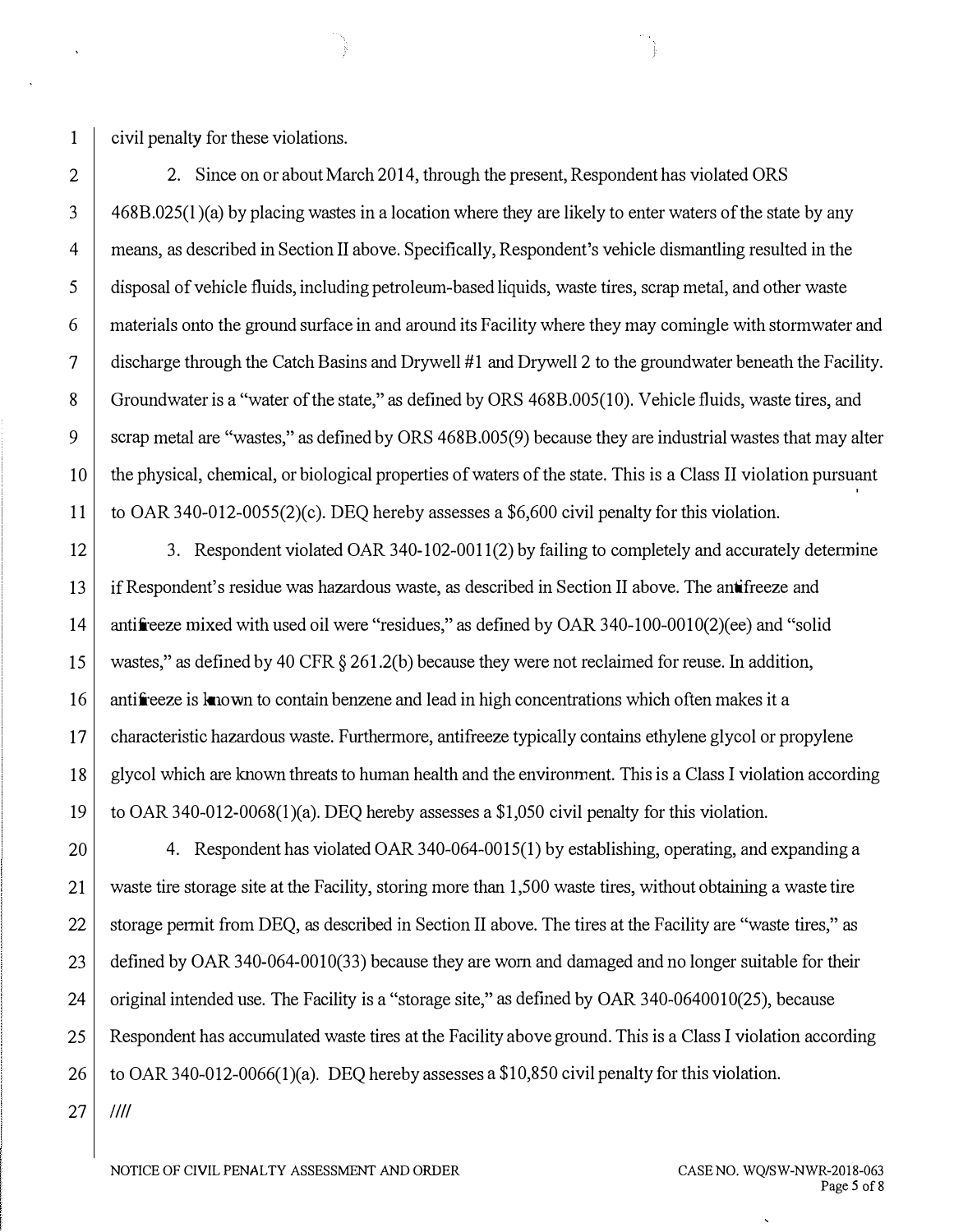1 5. On or about March 14, 2018, through the present, Respondent has violated OAR 340-064- 2 0035(4) by failing to operate a waste tire storage site in conformance with the applicable standards, as 3 described in Section II above. Specifically, Respondent stored waste tires in excess of six feet in height, 4 without fire lanes, adjacent to buildings, and in overgrown and un-ricked piles. This is a Class II violation, 5  $\parallel$  according to OAR 340-012-0053(2). DEQ hereby assesses a \$4,800 civil penalty for this violation.

6 6. Respondent violated OAR 340-111-0010(2)(b) by purposely mixing antifreeze with used oil 7 making used oil less recyclable, as described in Section II above. This is a Class II violation according to 8 | OAR 340-012-0053(2). DEQ has not assessed a civil penalty for this violation.

9 7. On or before March 12, 2018, Respondent constructed, installed, and operated a full size 10 stationary vehicle shredder that caused an increase in regulated pollutant emissions without notifying DEQ 11 in writing prior to the installation in violation of OAR 340-210-215(1), as described in Section II above. 12 Specifically, the full size stationary vehicle shredder was a new source of VOCs and particulate matter. 13 VOCs and particulate matter are regulated air pollutants pursuant to OAR 340-200-0020(134). This is a 14 Class II violation according to OAR 340-012-0053(2). DEQ has not assessed a civil penalty for this 15 violation.

#### 16 IV. ORDER TO PAY CIVIL PENALTY AND TO COMPLY

17 Based upon the foregoing FINDINGS OF FACTS AND CONCLUSIONS, Respondent is 18 hereby ORDERED TO:

19 1. Pay a total civil penalty of \$52,854. The determinations of the civil penalties are attached as 20 Exhibits No. 1-5 and are incorporated as part of this Notice.

21 If you do not file a request for hearing as set forth in Section V below, your check or money 22 order must be made payable to "State Treasurer, State of Oregon" and sent to the DEQ, Business 23 Office, 700 NE Multnomah Street, Suite 600, Portland, Oregon 97232. Once you pay the penalty,

24 the Findings of Fact, Conclusions and Order become final.

25 2. By no later than October 1, 2018, comply with the following conditions:

26 a. Either:

27 | i. Remove all waste tires at the Facility; or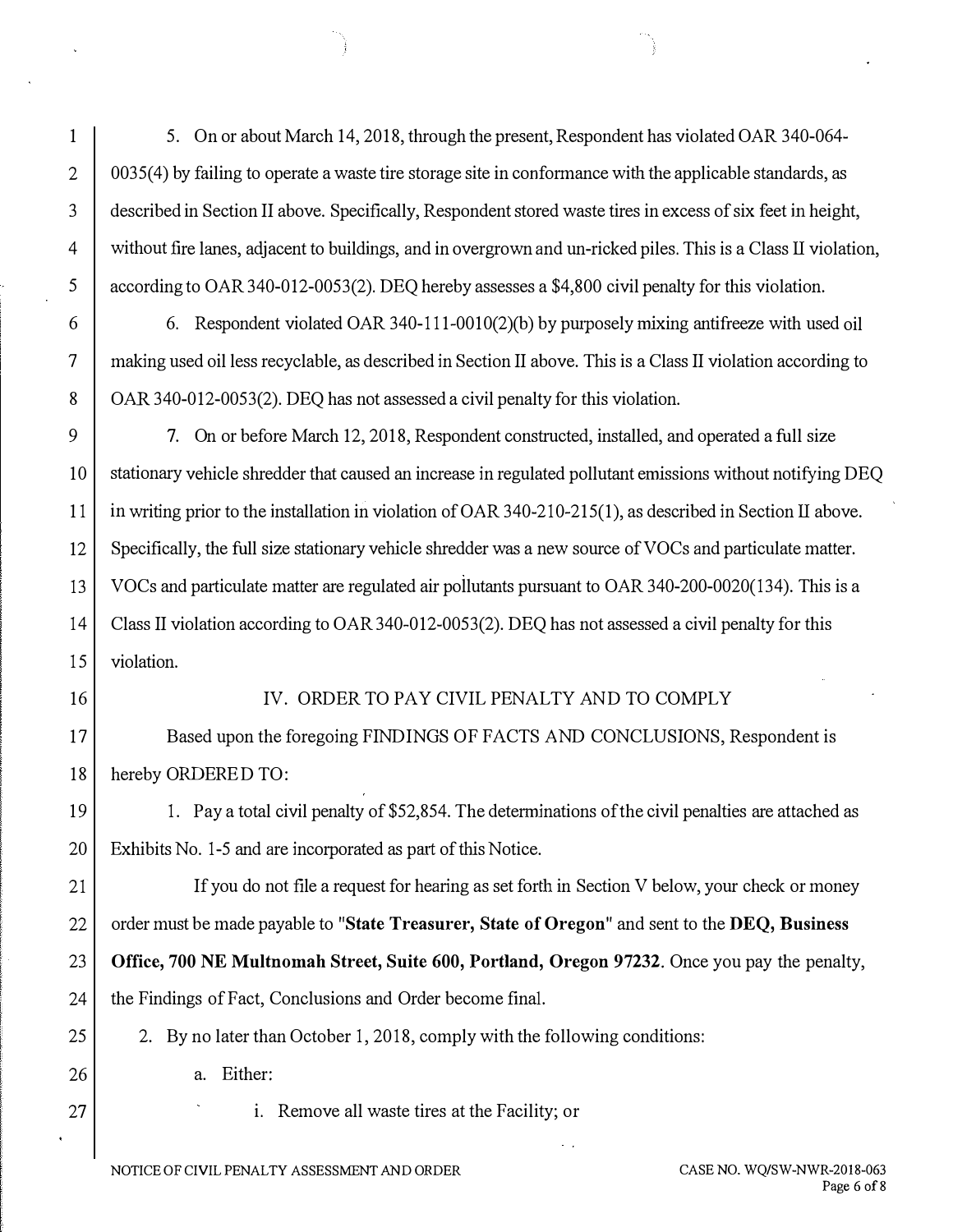| $\mathbf{1}$ | Submit to DEQ a complete application for a waste tire storage permit, including<br>ii.                   |
|--------------|----------------------------------------------------------------------------------------------------------|
| 2            | the application fee and documentation demonstrating that waste tires at the                              |
| 3            | Facility meet the standards for storage required by OAR 340-064-0035(4).                                 |
| 4            | Submit this information to DEQ, Atm: DEQ NWR Solid Waste Permit                                          |
| 5            | Coordinator, 700 NE Multnomah Street, Suite 600, Portland, OR 97232 or via                               |
| 6            | email to DEQNWR.SolidWastePermitCoordinator@deq.state.or.us; and                                         |
| 7            | Submit to DEQ for approval a plan demonstrating how Respondent will manage<br>$\mathbf{b}$ .             |
| 8            | stormwater runoff from the Facility. Submit this plan to DEQ, Attn: Derek Sandoz, 700                    |
| 9            | NE Multnomah Street, 7 <sup>th</sup> Floor Suite 600, Portland, OR 97232 or                              |
| 10           | sandoz.derek@deq.state.or.us; and                                                                        |
| 11           | c. Cease operation of the prohibited Class V UICs (Drywell #1 and Drywell #2).                           |
| 12           | V. NOTICE OF RIGHT TO REQUEST A CONTESTED CASE HEARING                                                   |
| 13           | You have a right to a contested case hearing on this Notice, if you request one in writing. DEQ          |
| 14           | must receive your request for hearing within 20 calendar days from the date you receive this Notice. If  |
| 15           | you have any affirmative defenses or wish to dispute any allegations of fact in this Notice or attached  |
| 16           | exhibits, you must do so in your request for hearing, as factual matters not denied will be considered   |
| 17           | admitted, and failure to raise a defense will be a waiver of the defense. (See OAR 340-011-0530 for      |
| 18           | further information about requests for hearing.) You must send your request to: DEQ, Office of           |
| 19           | Compliance and Enforcement, 700 NE Multnomah Street, Suite 600, Portland, Oregon 97232, fax              |
| 20           | it to 503-229-5100 or email it to DEQappeals@deq.state.or.us. An administrative law judge                |
| 21           | employed by the Office of Administrative Hearings will conduct the hearing, according to ORS             |
| 22           | Chapter 183, OAR Chapter 340, Division 011 and OAR 137-003-0501 to 0700. You have a right to be          |
| 23           | represented by an attorney at the hearing, however you are not required to be. If you are an individual, |
| 24           | you may represent yourself. If you are a corporation, partnership, limited liability company,            |
| 25           | unincorporated association, trust or government body, you must be represented by an attorney or a duly   |
| 26           | authorized representative, as set forth in OAR 137-003-0555.                                             |
| 27           | 1111                                                                                                     |

NOTICE OF CIVIL PENAL TY ASSESSMENT AND ORDER

 $\ddot{\phantom{1}}$ 

 $\ddot{\phantom{a}}$ 

 $\mathbf{r}$ 

 $\bar{\mathcal{A}}$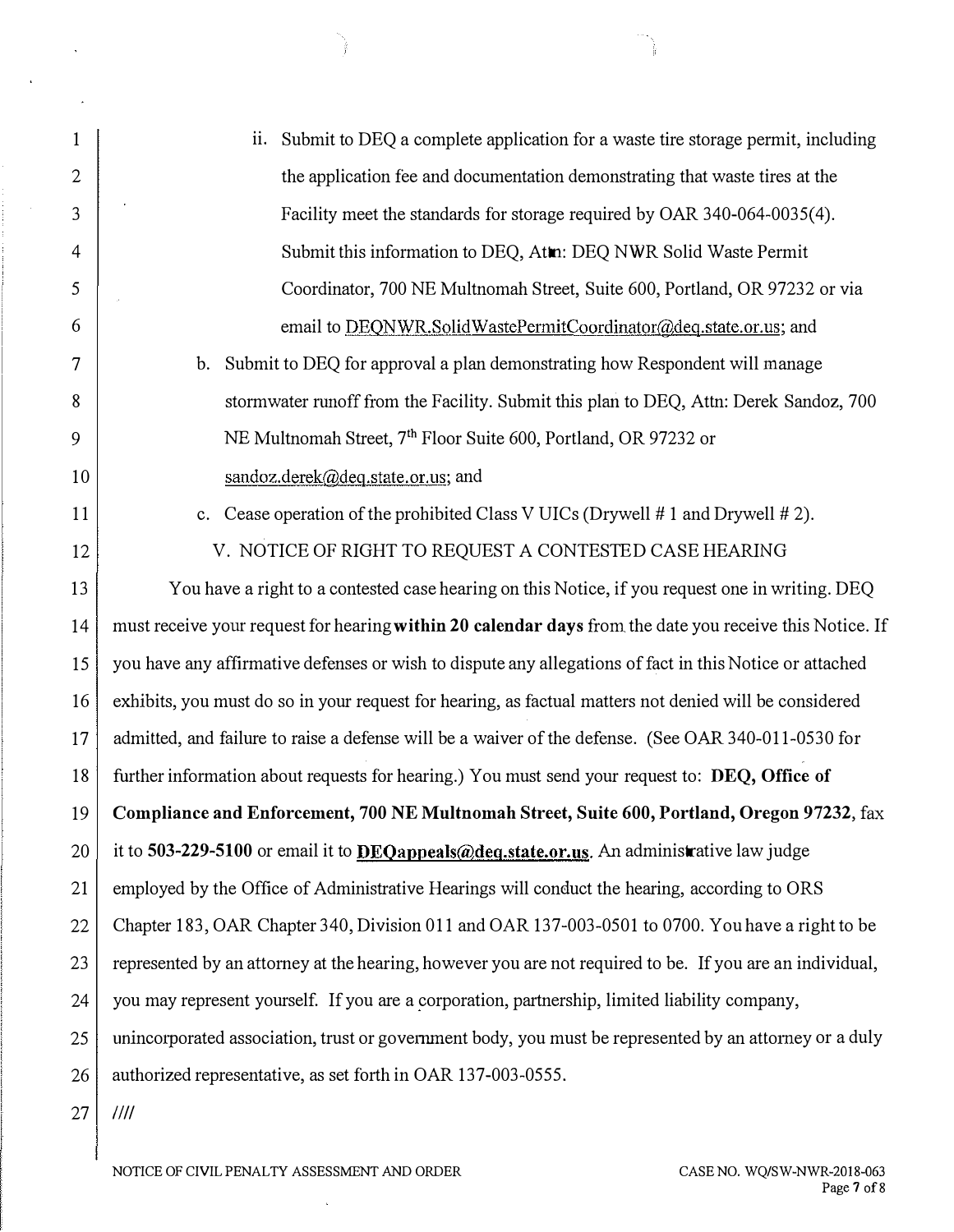1 Active duty service-members have a right to stay proceedings under the federal Service 2 | Members Civil Relief Act. For more information, please call the Oregon State Bar at 1-800-3 452-8260 or the Oregon Military Department at 1-800-452-7500. Additional information can be found 4 online at the United States Armed Forces Legal Assistance (AFLA) Legal Services Locator website 5 http://legalassistance.law.af.mil/content/locator.php.

6 If you fail to file a timely request for hearing, the Notice will become a final order by default 7 without further action by DEQ, as per OAR 340-011-0535(1 ). If you do request a hearing but later 8 withdraw your request, fail to attend the hearing or notify DEQ that you will not be attending the 9 hearing, DEQ will issue a final order by default pursuant to OAR 340-011-0535(3). DEQ designates 10 the relevant portions of its files, including information submitted by you, as the record for purposes of  $11$   $\cdot$  proving a prima facie case.

 $|15|$   $\frac{8}{36}$  /18

12

13

14

17

18

19

20

21

22

23

24

25

26

27

•

Date Kieran O'Donnell, Manager 16 Detail of Domein, Manager<br>Office of Compliance and Enforcement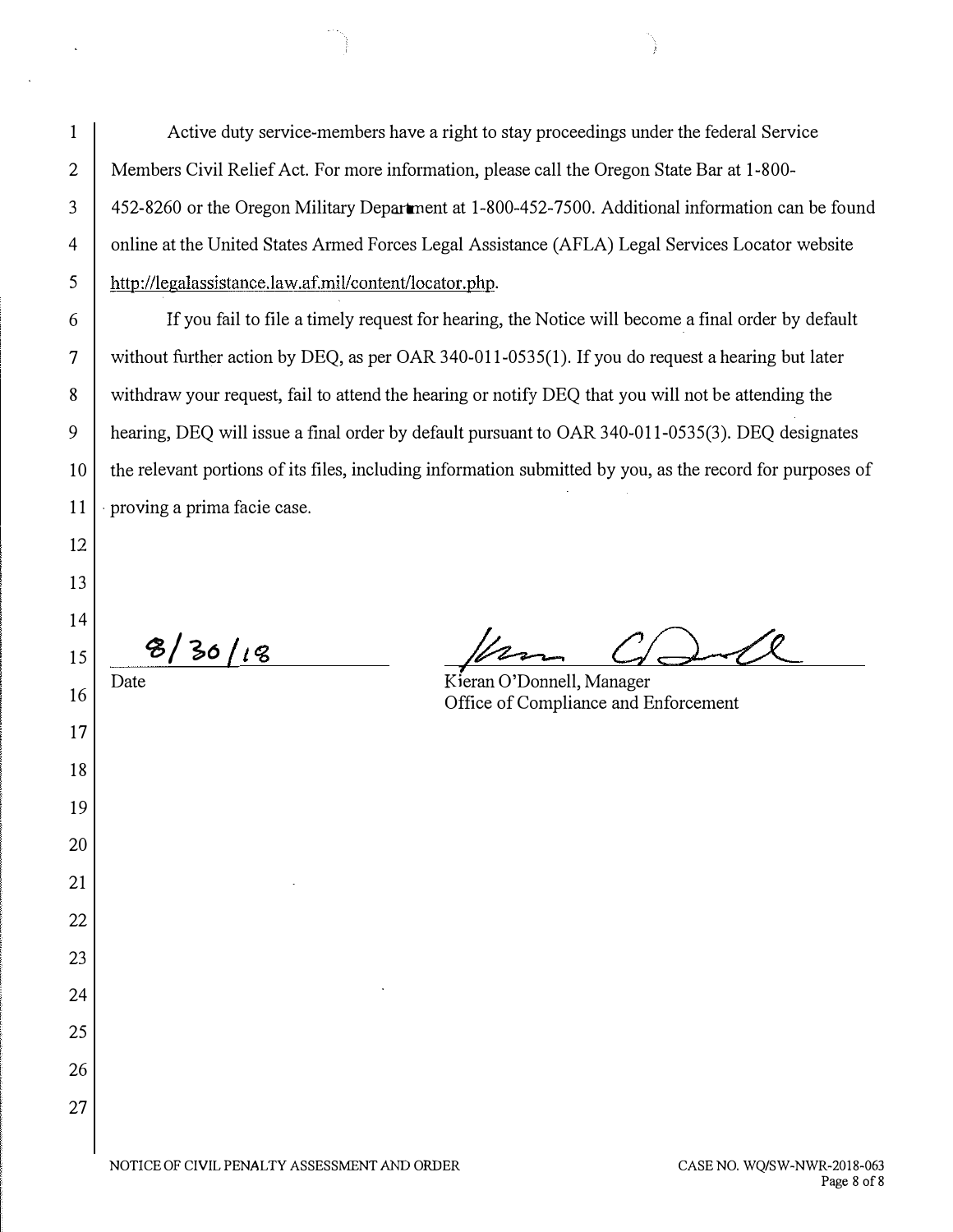# FINDINGS AND DETERMINATION OF RESPONDENT'S CIVIL PENALTY PURSUANT TO OREGON ADMINISTRATIVE RULE (OAR) 340-012-0045

| <b>VIOLATION 1:</b>    | Causing the operation of a prohibited Class V underground injection<br>system in violation of OAR 340-044-0015(2)(c).                                                                                                                                                                   |
|------------------------|-----------------------------------------------------------------------------------------------------------------------------------------------------------------------------------------------------------------------------------------------------------------------------------------|
| <b>CLASSIFICATION:</b> | This is a Class I violation pursuant to OAR 340-012-0055(1)(p).                                                                                                                                                                                                                         |
| MAGNITUDE:             | The magnitude of the violation is moderate pursuant to OAR 340-<br>$012-0130(1)$ , as there is no selected magnitude specified in OAR<br>340-012-0135 applicable to this violation, and the information<br>reasonably available to DEQ does not indicate a minor or major<br>magnitude. |

CIVIL PENALTY FORMULA: The formula for detennining the amount of penalty of each violation is:  $BP + [(0.1 \times BP) \times (P + H + O + M + C)] + EB$ 

- "BP" is the base penalty, which is \$6,000 for a Class I, moderate magnitude violation in the matrix listed in OAR 340-012-0140 (2)(b)(A)(ii) and applicable pursuant to OAR 340-012- 0140 $(2)(a)$ (E)(iv).
- "P" is whether Respondent has any prior significant actions, as defined in OAR 340-012- 0030(19), in the same media as the violation at issue that occuned at a facility owned or operated by the same Respondent, and receives a value of 0 according to OAR 340-012- $0145(2)(a)(A)$ , because there are no prior significant actions.
- $H^{\prime\prime}$  is Respondent's history of correcting prior significant actions, and receives a value of 0 according to OAR 340-012-0145(3)(c) because there is no prior history.
- "O" is whether the violation was repeated or ongoing, and receives a value of 4 according to OAR  $340-012-0145(4)(d)$  because there were more than 28 occurrences of the violation. Each day of violation constitutes a separate occunence. Respondent has caused the operation of the prohibited UICs since 2014, when it began operation of the Facility and discharged industrial wastes and toxic materials to the ground where it may discharge into Drywell # 1 and Drywell # 2, and continues to do so as of the date of issuance of this Notice.
- "M" is the mental state of the Respondent, and receives a value of8 according to OAR 340-012- 0145(5)(d) because Respondent's conduct was reckless. By conducting an industrial activity that handles, stores and processes petroleum and other toxic materials from vehicles in an area where stormwater runoff could discharge to UICs and without containment or limiting the exposure of those substances to stormwater, Respondent consciously disregarded a substantial and unjustifiable risk that it was operating a prohibited Class V UIC.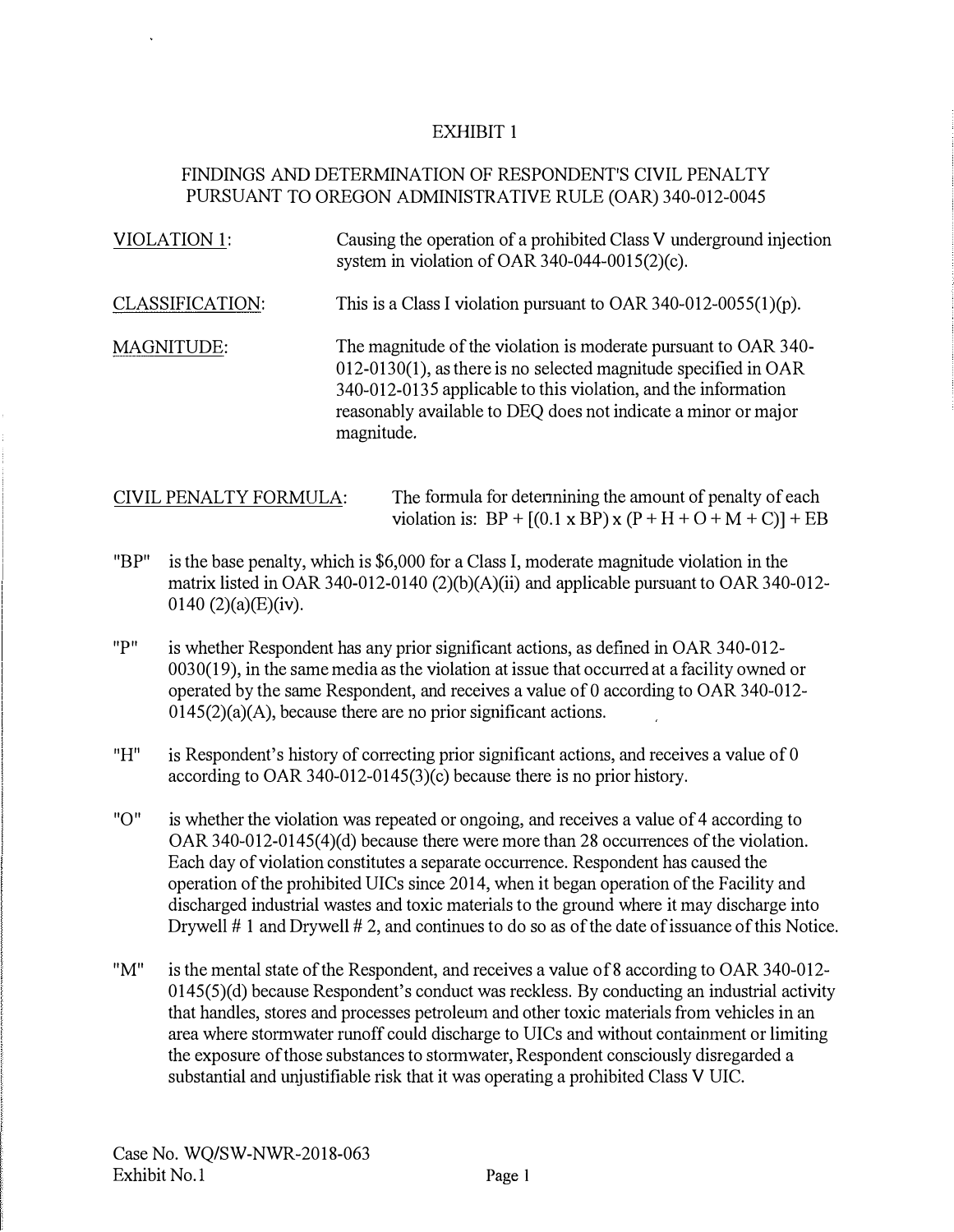- "C" is Respondent's efforts to correct or mitigate the violation, and receives a value of 0 according to OAR 340-012-0145(6)(f) because there is insufficient information to make a finding under paragraphs  $(6)(a)$  through  $(6)(e)$ , or  $(6)(g)$ .
- "EB" is the approximate dollar value of the benefit gained and the costs avoided or delayed as a result of the Respondent's noncompliance. It is designed to "level the playing field" by taking away any economic advantage the entity gained and to deter potential violators from deciding it is cheaper to violate and pay the penalty than to pay the costs of compliance. In this case, "EB" receives a value of  $$16,354$ . This is the amount Respondent gained by avoiding spending \$20,000, to close the two UICs at the Facility. This "EB" was calculated pursuant to OAR 340-012-0150(1) using the U.S. Environmental Protection Agency's BEN computer model.

PENALTY CALCULATION: Penalty =  $BP + [(0.1 \times BP) \times (P + H + O + M + C)] + EB$ 

- $= $6,000 + [(0.1 \times $6,000) \times (0 + 0 + 4 + 8 + 0)] + $16,354$
- $= $6,000 + ($600 \times 12) + $16,354$
- $= $6,000 + $7,200 + $16,354$
- $= $29,554$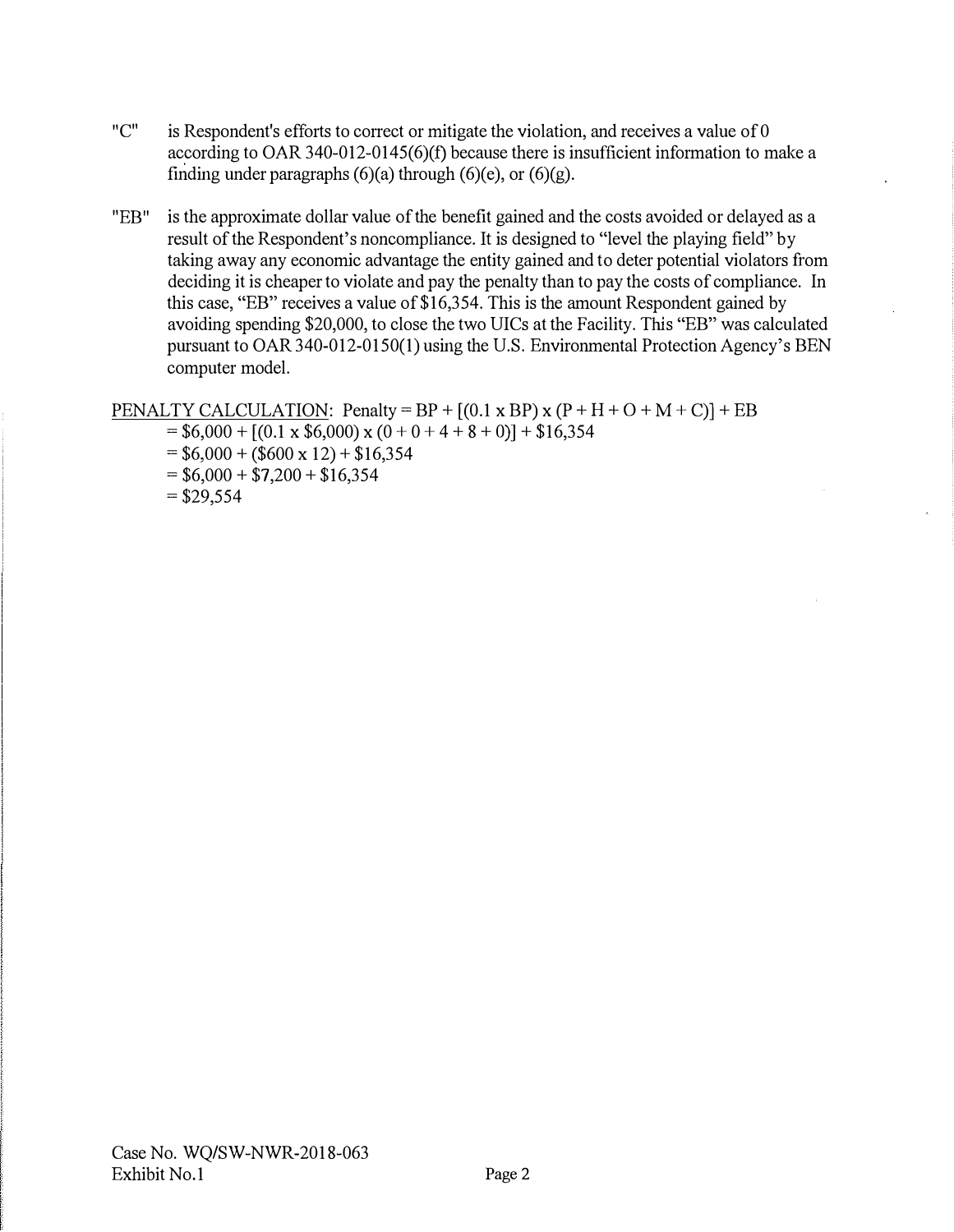# FINDINGS AND DETERMINATION OF RESPONDENT'S CIVIL PENALTY PURSUANT TO OREGON ADMINISTRATIVE RULE (OAR) 340-012-0045

| VIOLATION 2:           | Placing wastes in a location where they are likely to enter waters of<br>the state by any means in violation of ORS $468B.025(1)(a)$ .                                                                                                                                                  |
|------------------------|-----------------------------------------------------------------------------------------------------------------------------------------------------------------------------------------------------------------------------------------------------------------------------------------|
| <b>CLASSIFICATION:</b> | This is a Class II violation pursuant to OAR 340-012-0055(2)(c).                                                                                                                                                                                                                        |
| MAGNITUDE:             | The magnitude of the violation is moderate pursuant to OAR 340-<br>$012-0130(1)$ , as there is no selected magnitude specified in OAR<br>340-012-0135 applicable to this violation, and the information<br>reasonably available to DEQ does not indicate a minor or major<br>magnitude. |

| CIVIL PENALTY FORMULA: | The formula for determining the amount of penalty of each              |
|------------------------|------------------------------------------------------------------------|
|                        | violation is: $BP + [(0.1 \times BP) \times (P + H + O + M + C)] + EB$ |

- "BP" is the base penalty, which is \$3,000 for a Class II, moderate magnitude violation in the matrix listed in OAR 340-012-0140 (2)(b)(B)(ii) and applicable pursuant to OAR 340-012-  $0140(2)(a)(D)$ .
- "P" is whether Respondent has any prior significant actions, as defined in OAR 340-012- 0030( 19), in the same media as the violation at issue that occurred at a facility owned or operated by the same Respondent, and receives a value of 0 according to OAR 340-012- $0145(2)(a)(A)$ , because there are no prior significant actions.
- "H" is Respondent's history of correcting prior significant actions, and receives a value of 0 according to OAR 340-012-0145(3)(c) because there is no prior history.
- "O" is whether the violation was repeated or ongoing, and receives a value of 4 according to OAR  $340-012-0145(4)(d)$  because there were more than 28 occurrences of the violation. Each day of violation constitutes a separate occurrence. Respondent has placed wastes in a location where they are likely to enter waters of the state since 2014, when it began operation of the Facility and disposed of wastes to the ground where they may discharge to groundwater, and continues to do so as of the date of issuance of this Notice.
- "M" is the mental state of the Respondent, and receives a value of 8 according to OAR 340-012- 0145(5)(d) because Respondent's conduct was reckless. By failing to properly contain, store, manage and handle vehicles parts and fluids at the Facility, Respondent consciously disregarded a substantial and unjustifiable risk that wastes from its Facility would be washed via stormwater to UICs which discharge to the subsurface and may ultimately discharge to groundwater.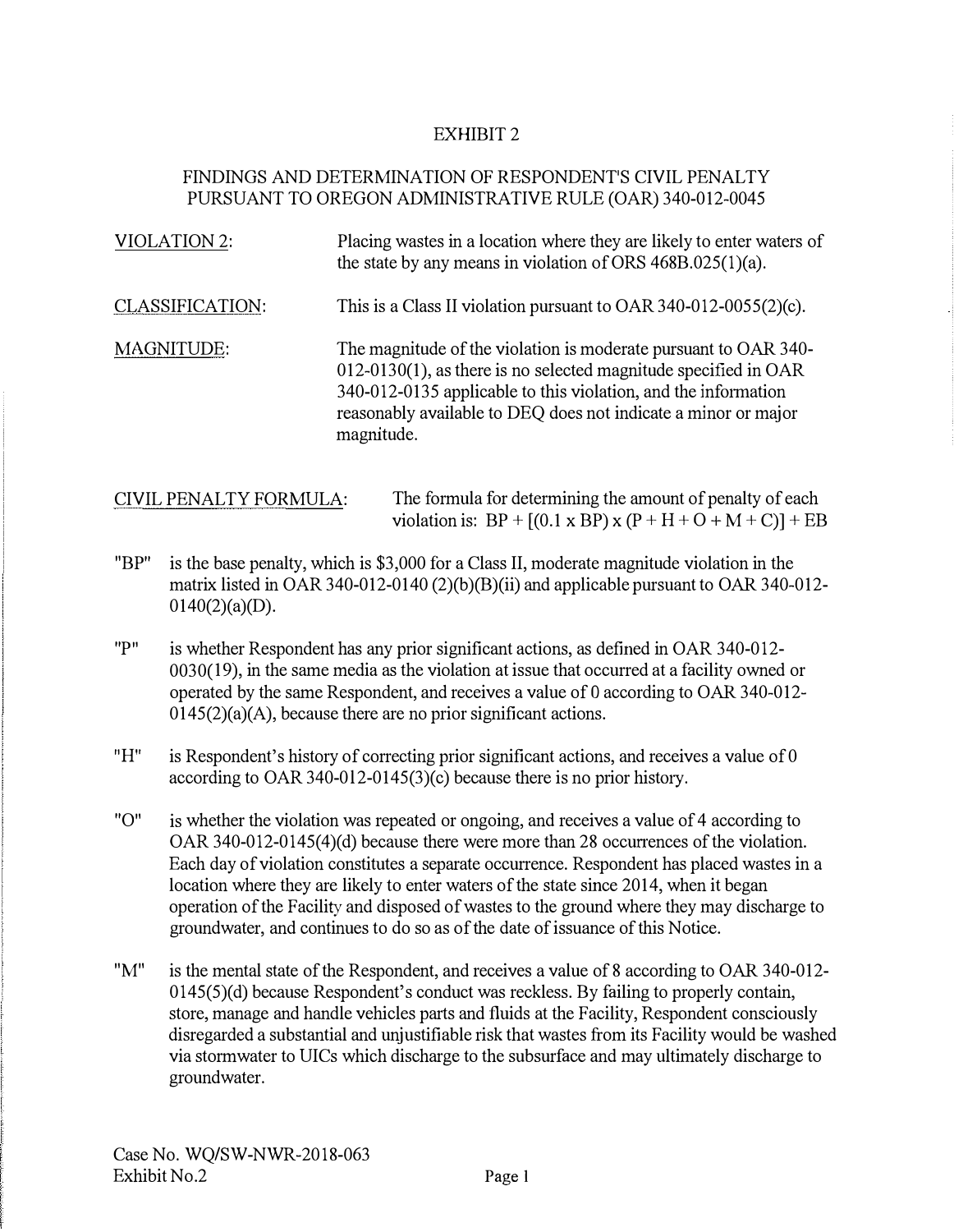- $"C"$  is Respondent's efforts to correct or mitigate the violation, and receives a value of 0 according to OAR 340-012-0145(6)(f) because there is insufficient information to make a finding under paragraphs  $(6)(a)$  through  $(6)(e)$ , or  $(6)(g)$ .
- "EB" is the approximate dollar value of the benefit gained and the costs avoided or delayed as a result of the Respondent's noncompliance. It is designed to "level the playing field" by taking away any economic advantage the entity gained and to deter potential violators from deciding it is cheaper to violate and pay the penalty than to pay the costs of compliance. In this case, "EB" receives a value of\$0. Respondent's economic benefit from this violation is captured in the EB assessed to close the prohibited UICs, as stated in Exhibit No. I.

PENALTY CALCULATION: Penalty = BP +  $[(0.1 \times BP) \times (P + H + O + M + C)]$  + EB  $=$  \$3,000 +  $[(0.1 \times $3,000) \times (0 + 0 + 4 + 8 + 0)] + $0$  $= $3,000 + ($300 \times 12) + $0$  $= $3,000 + $3,600 + $0$  $=$  \$6,600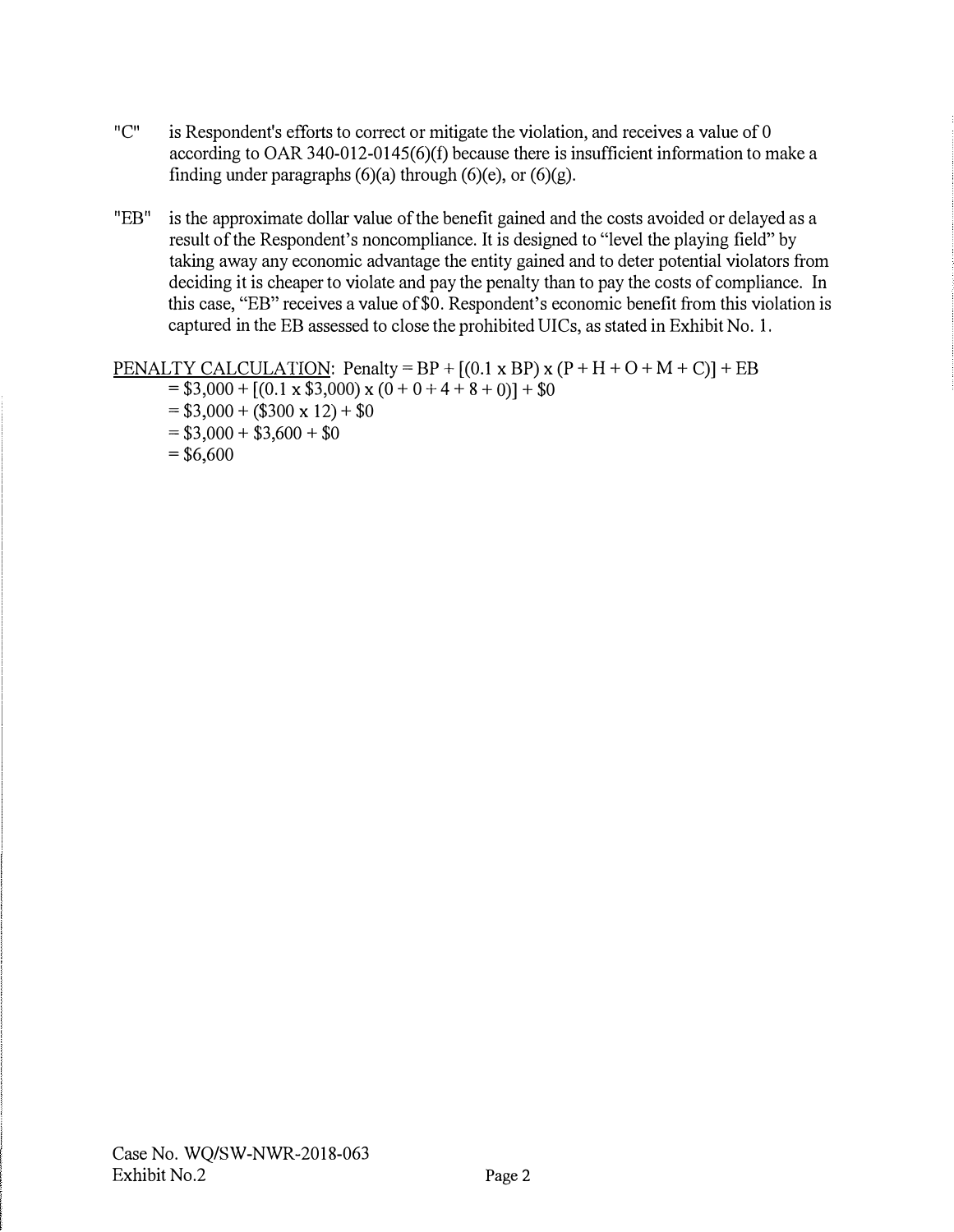# FINDINGS AND DETERMINATION OF RESPONDENT'S CIVIL PENALTY PURSUANT TO OREGON ADMINISTRATNE RULE (OAR) 340-012-0045

| VIOLATION 3:    | Failing to completely and accurately determine if Respondent's<br>residue was hazardous waste, in violation of OAR 340-102-0011(2).                                                                                                                                                                                             |
|-----------------|---------------------------------------------------------------------------------------------------------------------------------------------------------------------------------------------------------------------------------------------------------------------------------------------------------------------------------|
| CLASSIFICATION: | This is a Class I violation pursuant to OAR 340-012-0068(1)(a).                                                                                                                                                                                                                                                                 |
| MAGNITUDE:      | The magnitude of the violation is minor pursuant to OAR 340-012-<br>$0135(4)(a)(C)$ because Respondent failed to make a hazardous waste<br>determination on one or two waste streams. The Respondent failed to<br>make a hazardous waste determination on the waste antifreeze and<br>the waste antifreeze mixed with used oil. |

CNIL PENALTY FORMULA: The formula for determining the amount of penalty of each violation is:  $BP + [(0.1 \times BP) \times (P + H + O + M + C)] + EB$ 

- "BP" is the base penalty, which is \$750 for a Class I, minor magnitude violation in the matrix listed in OAR 340-012-0140(4)(b)(A)(i) and applicable pursuant to OAR 340-012-0140(4)(a)(P) as Respondent violated an oil or hazardous waste rule and is not listed under another matrix.
- "P" is whether Respondent has any prior significant actions, as defined in OAR 340-012- 0030(19), in the same media as the violation at issue that occurred at a facility owned or operated by the same Respondent, and receives a value of 0 according to OAR 340-012-  $0145(2)(a)$ (A), because there are no prior significant actions.
- "H" is Respondent's history of correcting prior significant actions, and receives a value of 0 according to OAR 340-012-0145(3)(c) because there is no prior history.
- "O" is whether the violation was repeated or ongoing and receives a value of 0 according to OAR 340-012-0145(4)(a), because there is insufficient information on which to base a finding under paragraphs  $(4)(b)$  through  $(4)(d)$ . It is unknown on how many occasions that Respondent generated the waste or how long the waste was at the Facility.
- "M" is the mental state of the Respondent and receives a value of 4 according to OAR 340-012- 0145(5)(c), because Respondent's conduct was negligent. Antifreeze is known to contain toxic heavy metals such as lead. Respondent's facility manager failed to adhere to best management practices regarding the handling of antifreeze after having been previously informed by DEQ of the requirement to determine whether this waste was hazardous waste. Respondent failed to take reasonable care to avoid the foreseeable risk that it was violating the requirement to make a hazardous waste determination.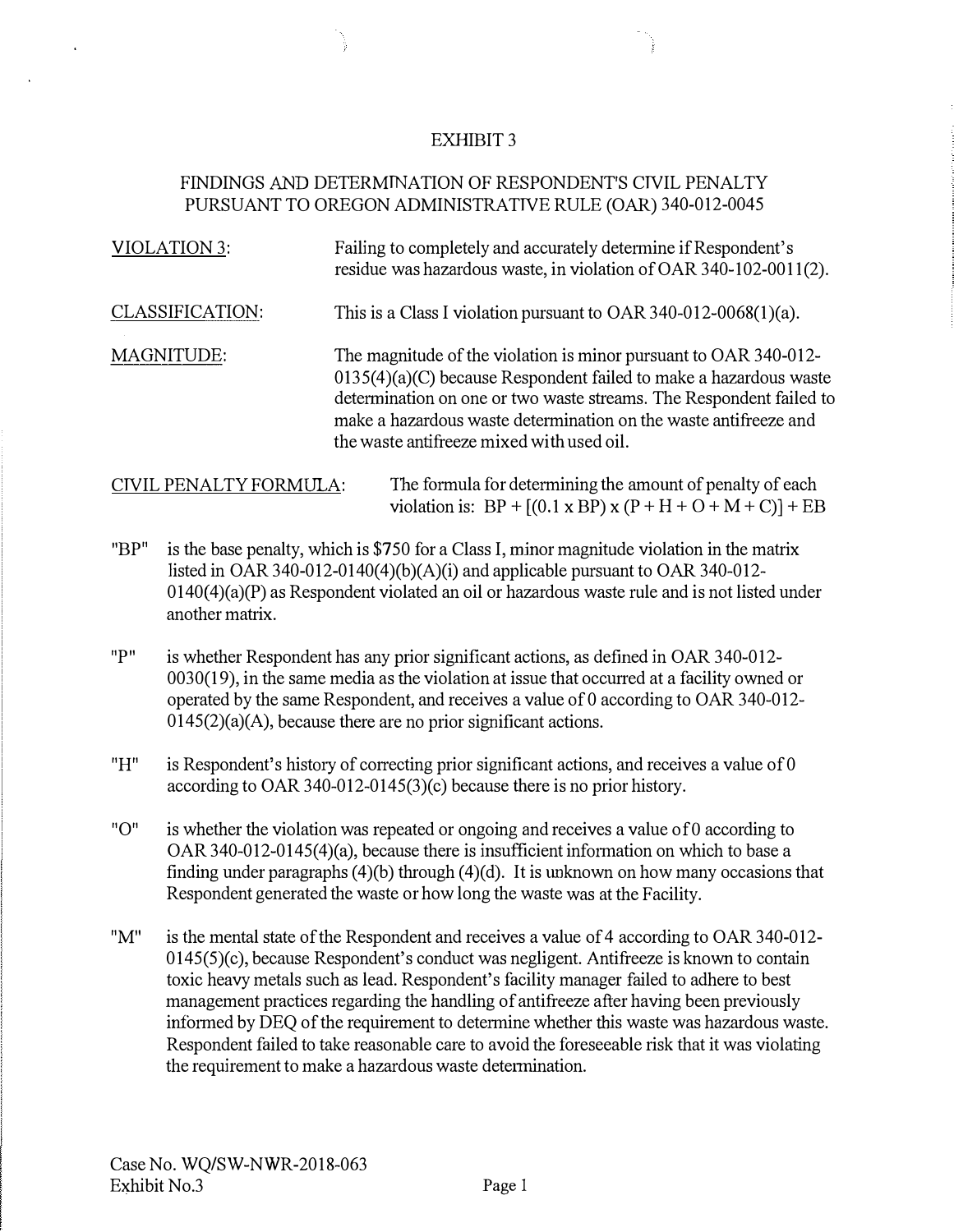- "C" is Respondent's efforts to correct or mitigate the violation, and receives a value of 0 according to OAR 340-012-0145(6)(f) because the violation or the effects of the violation could not be corrected or minimized.
- "EB" is the approximate dollar value of the benefit gained and the costs avoided or delayed as a result of the Respondent's noncompliance. It is designed to "level the playing field" by taking away any economic advantage the entity gained and to deter potential violators from deciding it is cheaper to violate and pay the penalty than to pay the costs of compliance. In this case, "EB" receives a value of \$0 as there is insufficient information on which to make an estimate. Although Respondent likely either delayed or avoided costs for not conducting hazardous waste determinations prior to this violation, it is unknown on how many occasions or for how long this cost was delayed or avoided.

#### PENALTY CALCULATION: Penalty = BP +  $[(0.1 \times BP) \times (P + H + O + M + C)]$  + EB

 $= $750 + [(0.1 \times $750) \times (0 + 0 + 0 + 4 + 0)] + $0$  $= $750 + ($75 \times 4) + $0$  $= $750 + $300 + $0$  $= $1,050$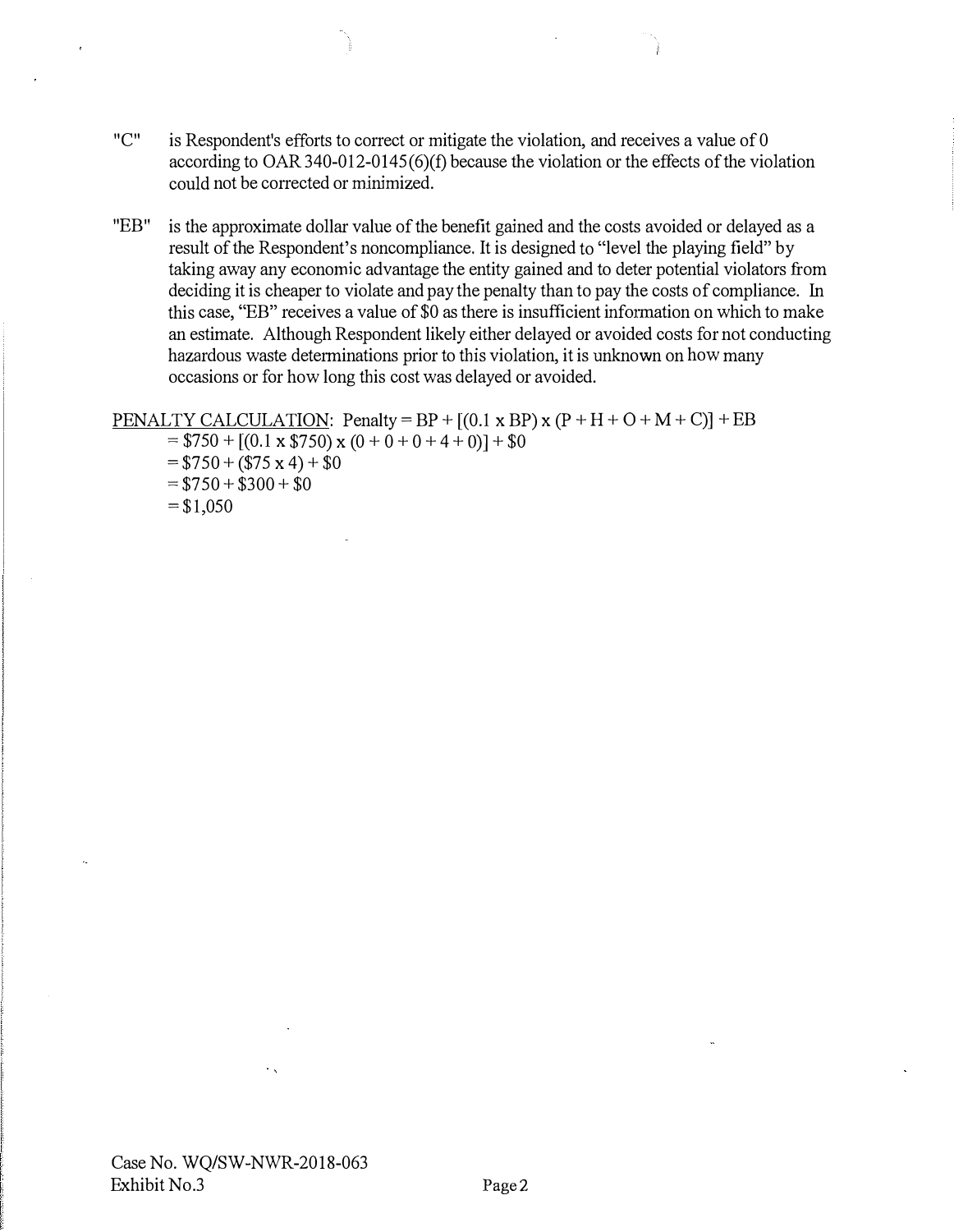### FINDINGS AND DETERMINATION OF RESPONDENT'S CIVIL PENALTY PURSUANT TO OREGON ADMINISTRATIVE RULE (OAR) 340-012-0045

| VIOLATION 4:      | Establishing, operating, and expanding a waste tire storage site that<br>stores more than 1,500 waste tires without obtaining a permit from<br>DEQ in violation of OAR 340-064-0015(1).                                                                                                 |
|-------------------|-----------------------------------------------------------------------------------------------------------------------------------------------------------------------------------------------------------------------------------------------------------------------------------------|
| CLASSIFICATION:   | This is a Class I violation pursuant to OAR 340-012-0066(1)(a).                                                                                                                                                                                                                         |
| <b>MAGNITUDE:</b> | The magnitude of the violation is moderate pursuant to OAR 340-<br>$012-0130(1)$ , as there is no selected magnitude specified in OAR<br>340-012-0135 applicable to this violation, and the information<br>reasonably available to DEQ does not indicate a minor or major<br>magnitude. |

CIVIL PENALTY FORMULA: The formula for determining the amount of penalty of each violation is:  $BP + [(0.1 \times BP) \times (P + H + O + M + C)] + EB$ 

- "BP" is the base penalty, which is \$4,000 for a Class I, moderate magnitude violation in the matrix listed in OAR 340-012-0140(3)(b)(A)(ii) and applicable pursuant to OAR 340-012-0140(3)(a)(I)(i) because Respondent should have a waste tire storage permit.
- "P" is whether Respondent has any prior significant actions, as defmed in OAR 340-012- 0030(19), in the same media as the violation at issue that occurred at a facility owned or operated by the same Respondent, and receives a value of 0 according to OAR 340-012- 0145(2) (a) (A), because there are no prior significant actions.
- "H" is Respondent's history of correcting prior significant actions, and receives a value of 0 according to OAR 340-012-0145(3)(c) because there is no prior history.
- "O" is whether the violation was repeated or ongoing, and receives a value of 4 according to OAR 340-012-0145(4)(d) because there were more than 28 occurrences of the violation. Each day of violation constitutes a separate occunence. Respondent has been storing waste tires at the Facility since approximately 2016 and continues to do so as of the date of this Notice.
- "M" is the mental state of the Respondent, and receives a value of 8 according to OAR 340-012- 0145(5)(d) because Respondent's conduct was reckless. Respondent accumulated massive piles of waste tires at the Facility that are no longer fit for use on a vehicle. In doing so, Respondent consciously disregarded a substantial and unjustifiable risk that it was operating a waste tire storage site that needed a permit but took no steps to obtain one.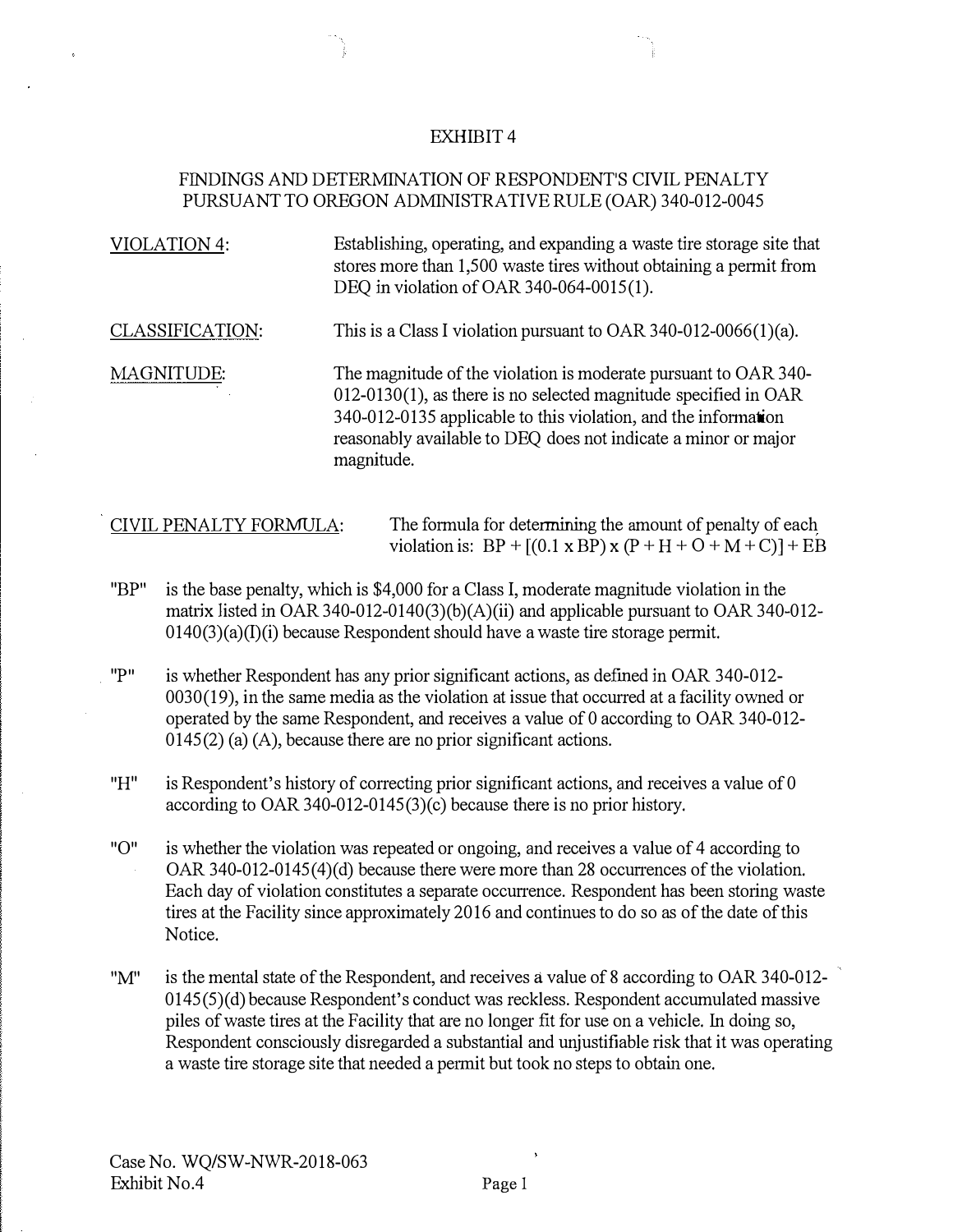- "C" is Respondent's efforts to correct or mitigate the violation and receives a value of 2 according to OAR 340-012-0145( $6$ )(g) because Respondent did not address the violation as described in paragraphs (6)(a) through (6)(e) and the facts do not support a finding under paragraph (6)(f). As of the date of this Notice Respondent has not removed any appreciable amount of waste tires or submitted an application for a 'permit.
- "EB" is the approximate dollar value of the benefit gained and the costs avoided or delayed as a result of the Respondent's noncompliance. It is designed to "level the playing field" by taking away any economic advantage the entity gained and to deter potential violators from deciding it is cheaper to violate and pay the penalty than to pay the costs of compliance. In this case, "EB" receives a value of \$1,250. 1his is the amount Respondent gained by avoiding the costs to properly dispose of approximately 1500 waste tires at a cost of \$1.25 each since January 1, 2016. This "EB" was calculated pursuant to OAR 340-012-0150(1) using the U.S. Environmental Protection Agency's BEN computer model.

PENALTY CALCULATION: Penalty =  $BP + [(0.1 \times BP) \times (P + H + O + M + C)] + EB$ 

- $= $4,000 + [(0.1 \times $4,000) \times (0 + 0 + 4 + 8 + 2)] + $1,250$
- $= $4,000 + ($400 \times 14) + $1,250$
- $= $4,000 + $5,600 + $1,250$
- $=$  \$10,850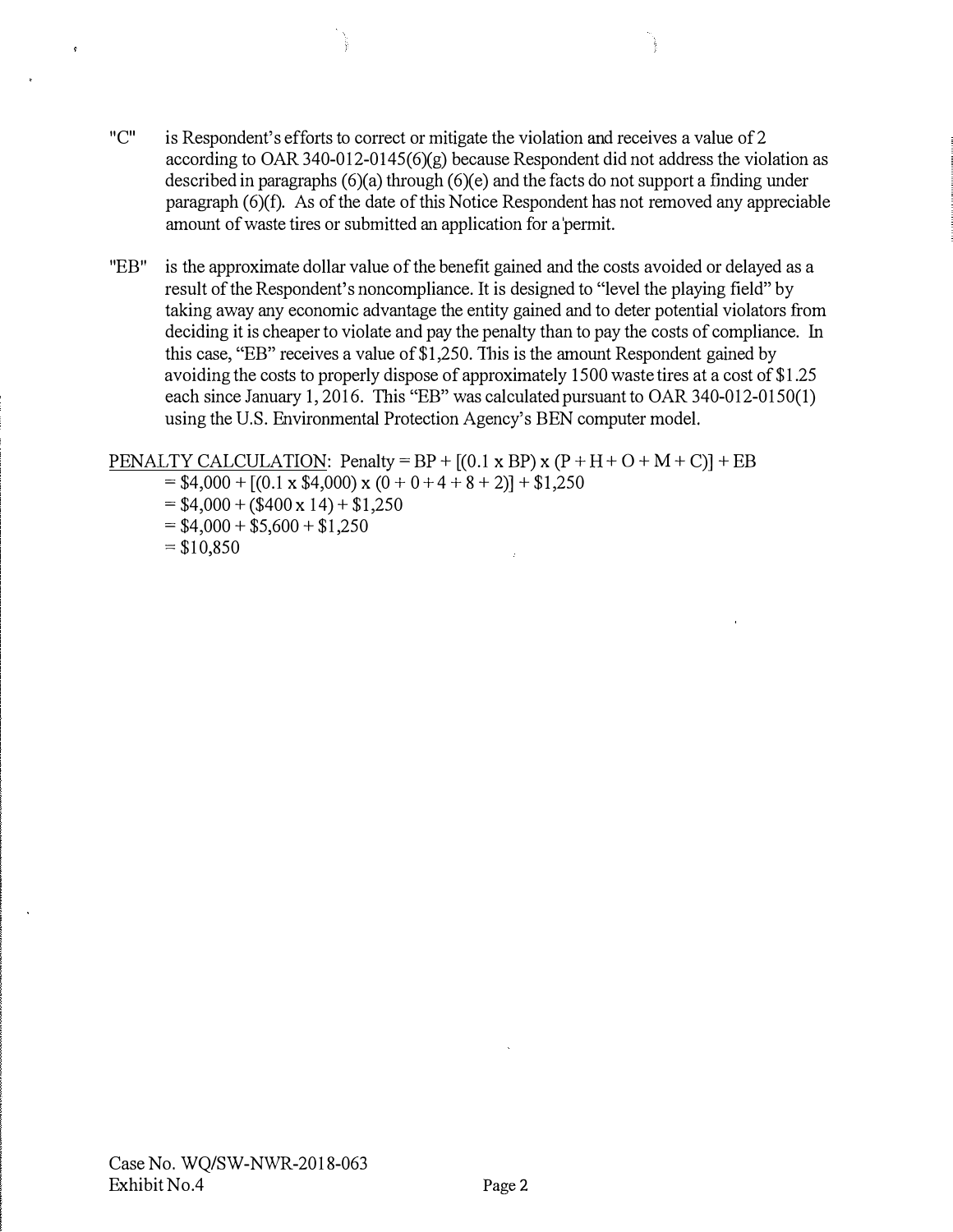### FINDINGS AND DETERMINATION OF RESPONDENT'S CIVIL PENALTY . PURSUANT TO OREGON ADMINISTRATIVE RULE (OAR) 340-012-0045

| VIOLATION 5:    | Storing waste tires at the Facility in a manner that violates the<br>standards for waste tire storage sites at OAR 340-064-0035(4).                                                                                                                                                     |
|-----------------|-----------------------------------------------------------------------------------------------------------------------------------------------------------------------------------------------------------------------------------------------------------------------------------------|
| CLASSIFICATION: | This is a Class II violation pursuant to OAR 340-012-0053(2).                                                                                                                                                                                                                           |
| MAGNITUDE:      | The magnitude of the violation is moderate pursuant to OAR 340-<br>$012-0130(1)$ , as there is no selected magnitude specified in OAR<br>340-012-0135 applicable to this violation, and the information<br>reasonably available to DEQ does not indicate a minor or major<br>magnitude. |

| CIVIL PENALTY FORMULA: | The formula for determining the amount of penalty of each              |
|------------------------|------------------------------------------------------------------------|
|                        | violation is: $BP + [(0.1 \times BP) \times (P + H + O + M + C)] + EB$ |

- "BP" he base penalty, which is \$2,000 for a Class II, moderate magnitude violation in the matrix listed in OAR 340-012-0140(3)(b)(B)(ii) and applicable pursuant to OAR 340-012-0140(3)(a)(1)(i).
- "P" is whether Respondent has any prior significant actions, as defined in OAR 340-012- $0030(19)$ , in the same media as the violation at issue that occurred at a facility owned or operated by the same Respondent, and receives a value of 0 according to OAR 340-012- $0145(2)(a)(A)$ , because there are no prior significant actions.
- "H" is Respondent's history of correcting prior significant actions, and receives a value of 0 according to OAR 340-012-0145(3)(c) because there is no prior history.
- "O" is whether the violation was repeated or ongoing, and receives a value of 4 according to OAR 340-012-0145(4)(d) because there were more than 28 occurrences of the violation. Each day of violation is a separate occurrence. The conditions of the waste tire piles were first observed by DEQ on March 14, 2018, and most recently on July 12, 2018, and have not been corrected as of the date of issuance of the Notice. The conditions have existed for more than 28 days.
- "M" is the mental state of the Respondent, and receives a value of 8 according to OAR 340-012-0145(5)(d) because Respondent's conduct was reckless. Tires are known to be flammable and a source of pollution. Respondent has accumulated massive piles of waste tires at the Facility and failed to employ basic methods of storage to limit threats to the environment and human health and safety. In doing so, Respondent consciously disregarded a substantial and unjustifiable risk that it was creating site conditions that violated state laws designed to limit those threats. The risk was of a nature and degree that disregarding that risk